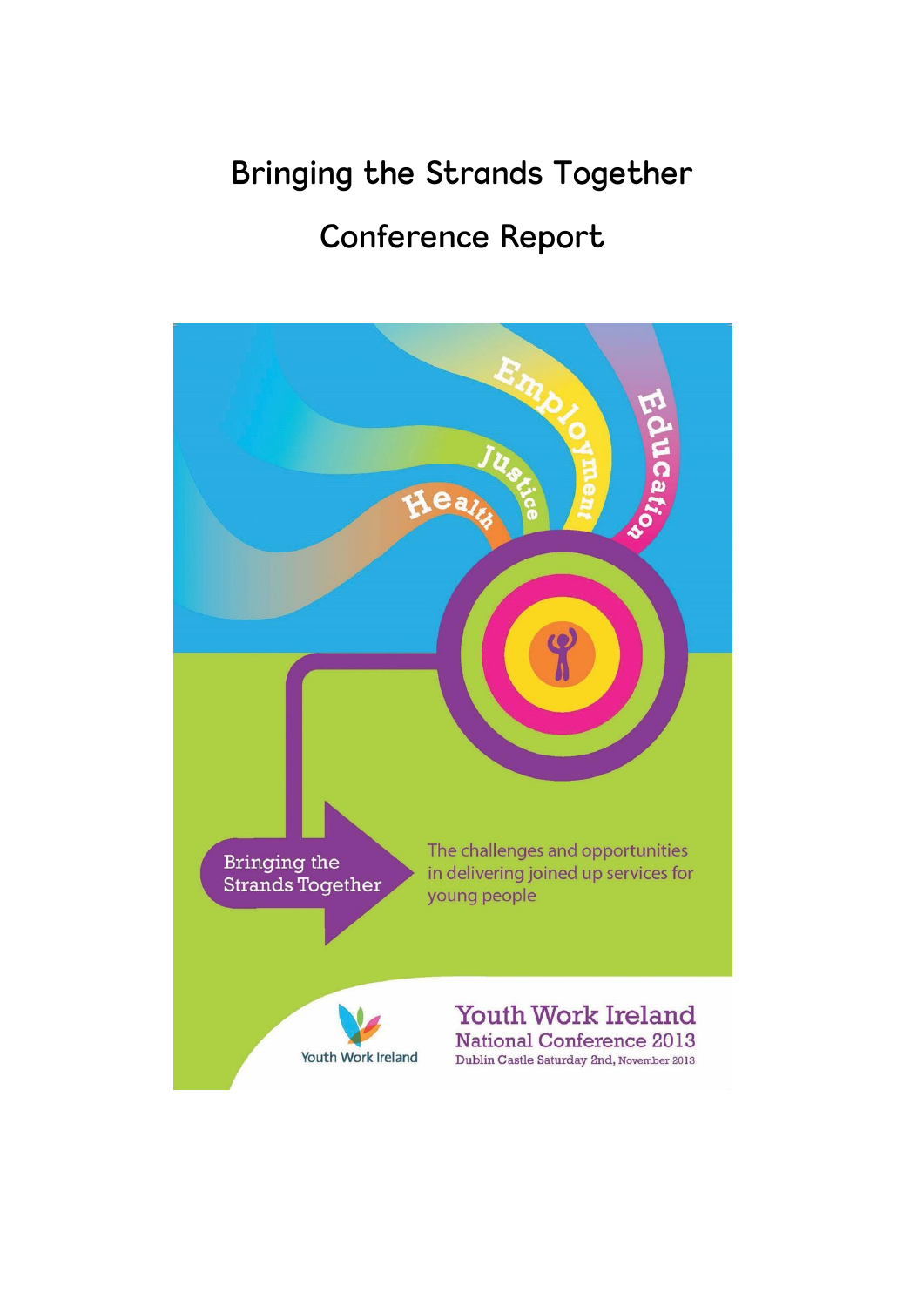# **Contents**

| Key Messages and Themes Communicated to Policy Makers, Funders and Attendees  6 |  |  |
|---------------------------------------------------------------------------------|--|--|
|                                                                                 |  |  |
|                                                                                 |  |  |
|                                                                                 |  |  |
|                                                                                 |  |  |
|                                                                                 |  |  |
|                                                                                 |  |  |
|                                                                                 |  |  |
|                                                                                 |  |  |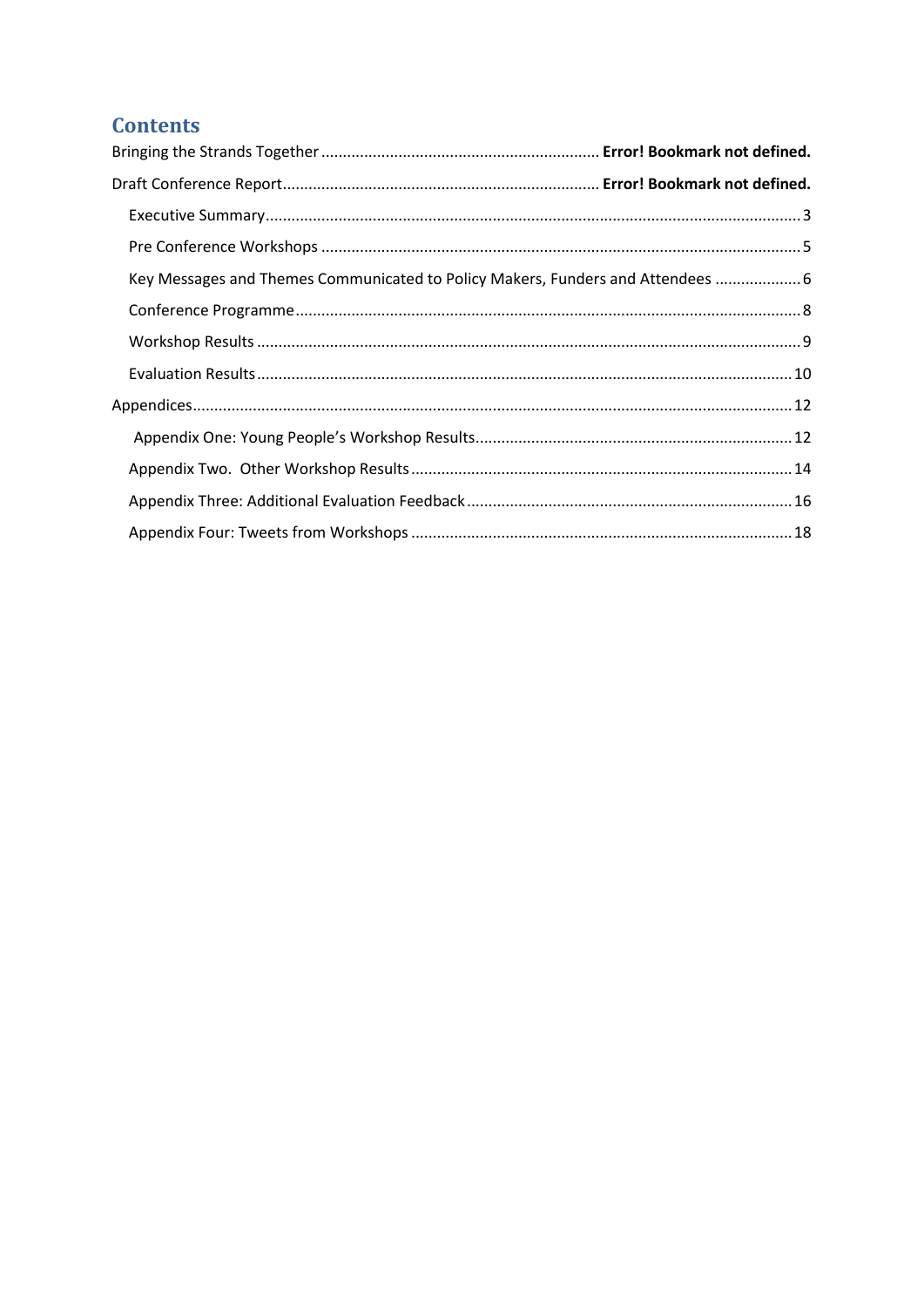# <span id="page-2-0"></span>**Executive Summary**

At the outset, it is important to state the Youth Work Ireland National Conference process is one which is envisaged as a key process for developing Youth Work Ireland is a representative body for a constituency that includes communities, young people, volunteers, professional youth workers and member organisations. Through the national conference the concerns, strengths, successes and support needs of this constituency are articulated to YWI as a corporate body and to policy makers and funders. This is a process that began with the first "consensus conference" in 2012 and is in the process of being refined with every successive year.

In January of 2013 the Board of Youth Work Ireland decided that the key issue to be addressed in the 2013 National Conference would be "Joined-up Service Delivery". Joined-up service delivery is a critical concern for Youth Work Ireland Member Youth Services (YWI MYS) as they find their place within the current and on-going development of the statutory infrastructure for youth work and services to young people. Likewise, the members of Youth Work Ireland have invested significantly in joined up service delivery through devoting time, expertise and staff resources to developing external and internal links that facilitate to facilitate effective joint working. This includes developing integrated youth services

Youth Work Ireland and its Member Youth Services have committed to the delivery of an integrated youth service to young people. In the context of the local youth service, "…integration means combining, bringing together, or integrating our shared values, guiding principles, shared vision, staff, projects, training, programmes, activities, spaces and volunteers to ensure that when young people engage with our services they are engaged with us as a "whole youth person"(Integrated Services in Youth Work Ireland 2011).

This 2013 conference was an opportunity for Youth Work Ireland to take a lead on addressing joined up service delivery for young people, to hear from experts and policy makers and to share our good practice on the ground, as well as the challenges that we face in working with related agencies. The event was provided for the entire youth work sector and featured inputs from key thinkers and policy makers. YWI MYS played a key role in the day through materials and inputs that were will collect with MYS through regional workshops that will took place in the week of the 22nd of September 2013.

The pre-identified aims and outcomes for the conference were:

## **Outcomes**

- Policy development will be influenced and policy makers will be aware of the YWI Model of integrated service delivery
- Policy makers will become aware of YWI MYS good practice
- Policy makers will be asked to address and consider issues and challenges identified by YWI MYS
- YWI MYS share and learn of good practice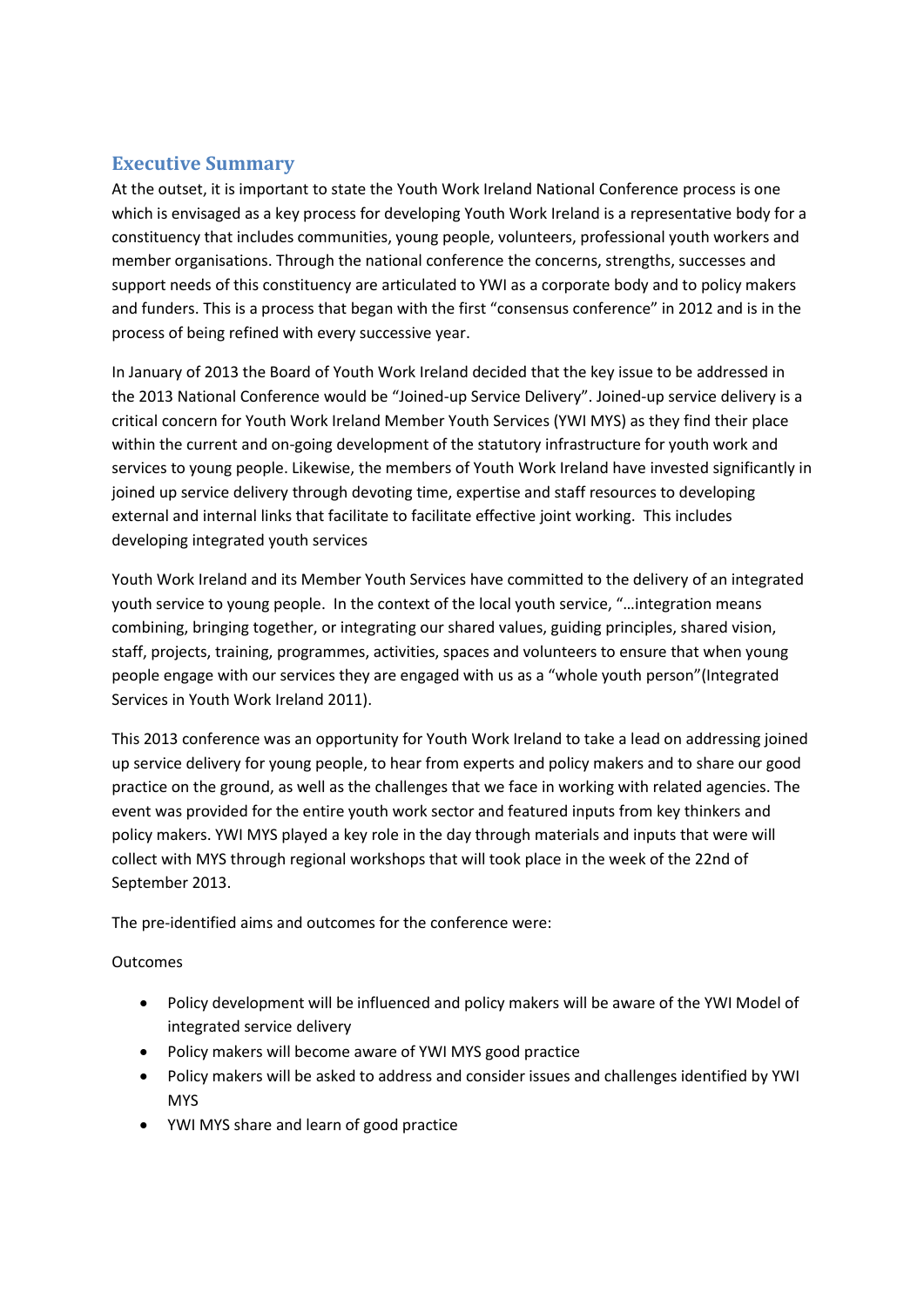## **Outputs**

- Documentation of YWI MYS work in the area of integrated service provision
- Development of a YWI Integrated Youth service model

A number of important achievements should be noted here:

- 1. The event was rated as highly successful by attendees with elements that YWI NO was directly responsible for receiving particularly high ratings.
- 2. The actual event was successful in attracting and engaging some of the most significant civil servants and policy makers in Ireland for the youth work sector and for the country as a whole.
- 3. The rapporteur, John Bamber of the Centre for Effective Services identified 20 Key Questions for Irish Youth Policy makers (see appendix three). These were communicated directly to Conor Rowley in the DCYA for consideration in the development of the upcoming National Youth Strategy
- 4. Key messages from workshops has been communicated directly to the Minister, the Secretary General of the DCYA, Robert Watt, Department of Public Expenditure and Reform and the Centre for Effective Services
- 5. Learning and case study examples have been identified and which will inform the revision of our integrated youth services document.
- 6. The event provided visibility for the integrated youth services model and was another step towards making the IYSM part of the parlance of senior policy makers.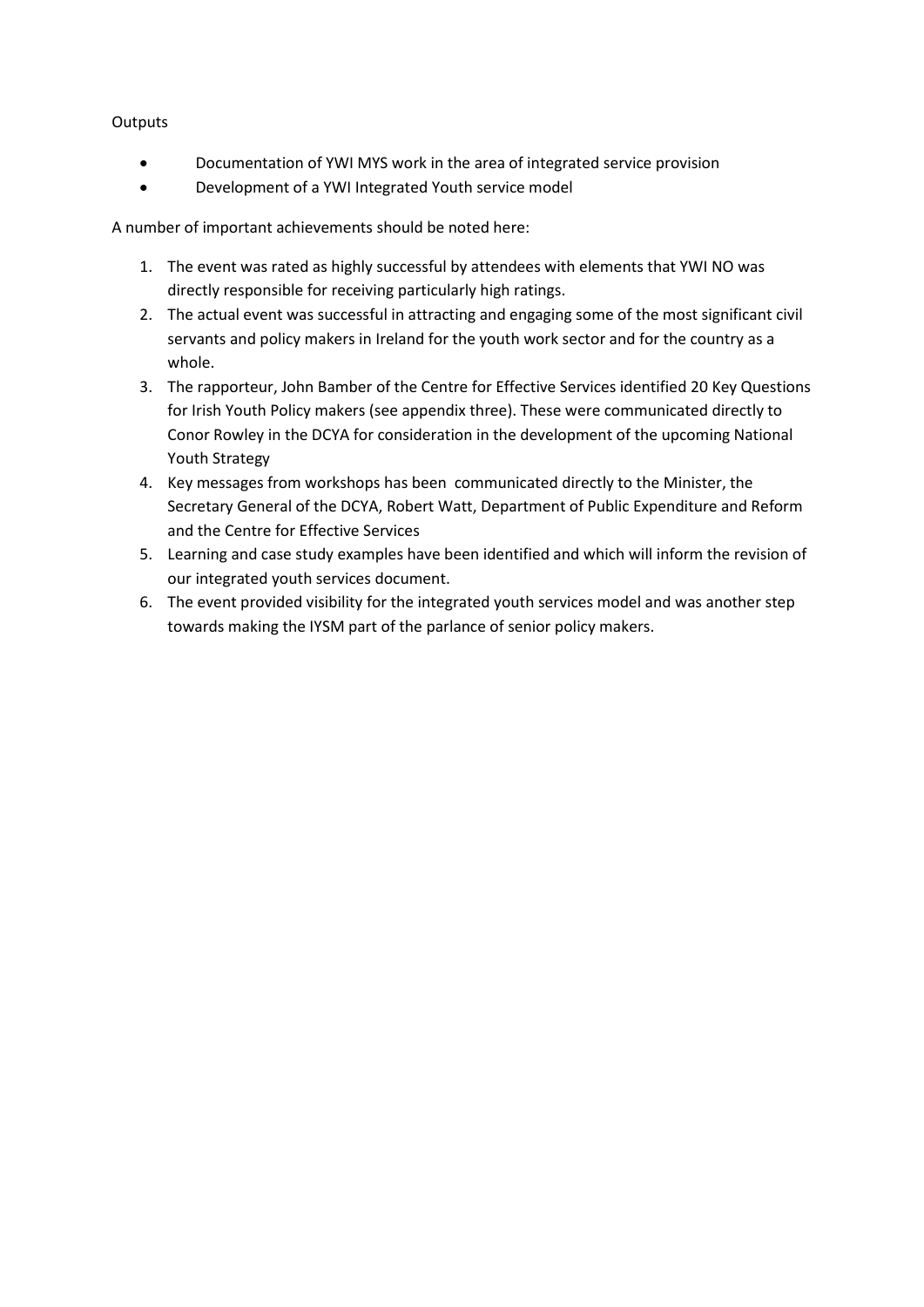# <span id="page-4-0"></span>**Pre Conference Workshops**

Youth Work Ireland as a federal organisation has developed and continues to develop processes through which young people, volunteers and staff can share their practice, develop an understanding of themselves as members of a federal organisation, provide their views on how YWI should develop and have their voices heard by policy members on a national level.

The 2013 pre-conference workshops provided another opportunity to refine and develop this process. The results of these workshops became the key messaging and briefing notes for policy makers attending the 2013 national conference. Details of these messages are provided on the next page.

The workshops were scheduled from 6:00 p.m. till 9:00 p.m. to accommodate young leaders, volunteers and board members and took place in the following venues.

| $\omega_{\rm{max}}$ | Mon 23 <sup>rd</sup> September Mallow Youth Centre                | <b>CDYS</b>        |
|---------------------|-------------------------------------------------------------------|--------------------|
| $\sim 100$          | Tues 24 <sup>th</sup> September Castleblaney YI Centre/Youth Café | YWI Monaghan       |
|                     | Weds 25 <sup>th</sup> September Phoenix Youth Café, Ballaghadreen | YWI Roscommon N.E. |
|                     | Galway                                                            |                    |
|                     | Thursday 26 <sup>th</sup> September Bagnalstown Youth Centre      | <b>CRYS</b>        |

The workshops used a number of participatory practices to name and share the chief concerns of participants. All of the results of the workshops were reviewed by the Youth Work Ireland Board Sub-group on practice to identity the key learning and messages provided below.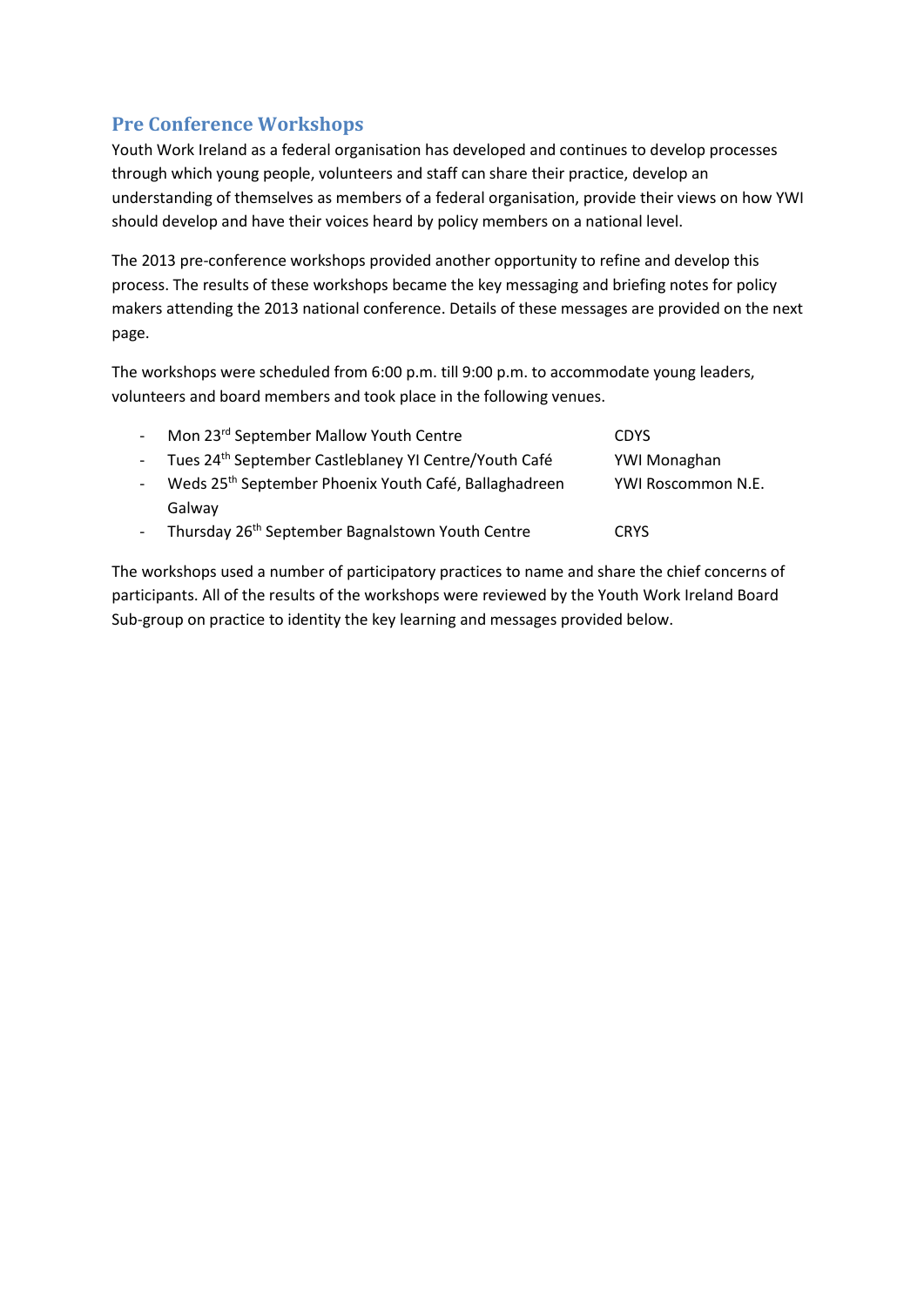# <span id="page-5-0"></span>**Key Messages and Themes Communicated to Policy Makers, Funders and Attendees**

In preparation for the national conference, workshops were held with volunteers, young people, staff and management of YWI MYS to capture learning from their experience of providing integrated youth services. Through mapping, peer-to-peer reflection and group discussions a number of key messages and themes have been surfaced which will inform the discussions to take place at our "Bringing the Strands Together" conference. These messages and themes are:

Message 1 – Because Youth Work Ireland Members are integrated youth services, we are well placed to facilitate joined-up service delivery.

• YWI MYS provide effective access to multiple services for young people. We have multiple entry points for young people, including referral, self-referral, peer referral that allow us to firstly engage with young people and then connect them to appropriate services, whether internally or externally. We successfully engage with target groups that other service providers have difficulty in reaching. We can do this because we have developed trusting relationships with young people, their families and communities as well as internal and external referral processes and pathways. In instances where there are no appropriate services we attempt to develop and provide these.

• YWI MYS facilitate the development of joined-up services locally. We are in a position to identify gaps and disconnects in service delivery locally, challenge problems that exist, propose solutions to problems and champion change.

• YWI MYS have geographic reach that facilitates the engagement of young people in services regionally. YWI MYS span rural and urban areas and link young people into services across the region.

Message 2 - YWI MYS bring added value and values to joined-up service delivery through integrated service provision.

• YWI MYS see the young person as a whole. We attempt to provide opportunities for all the needs and interests that make up that whole young person. We recognise and serve the issue(s) that brought the young person to our service, but link them into services that facilitate them to address all their interests and needs.

• Volunteers are core to how YWI MYS provide integrated services. Volunteers add value to the services that we are funded to deliver and they add reach and facilitate connections because they are based in the communities where we work.

• YWI MYS maintain durable relationships with young people and communities. Young people never go off our books and we seek to maintain a relationship and facilitate connections with them throughout their lives; as young people, as older young people, as adults as volunteers and as parents to children and young people in our services. We are here to stay – we have consistent community presence and have been working in some communities for over 50 years.

• YWI MYS provide significant out of hours provision. We maintain flexibility in order to be available for young people we work with.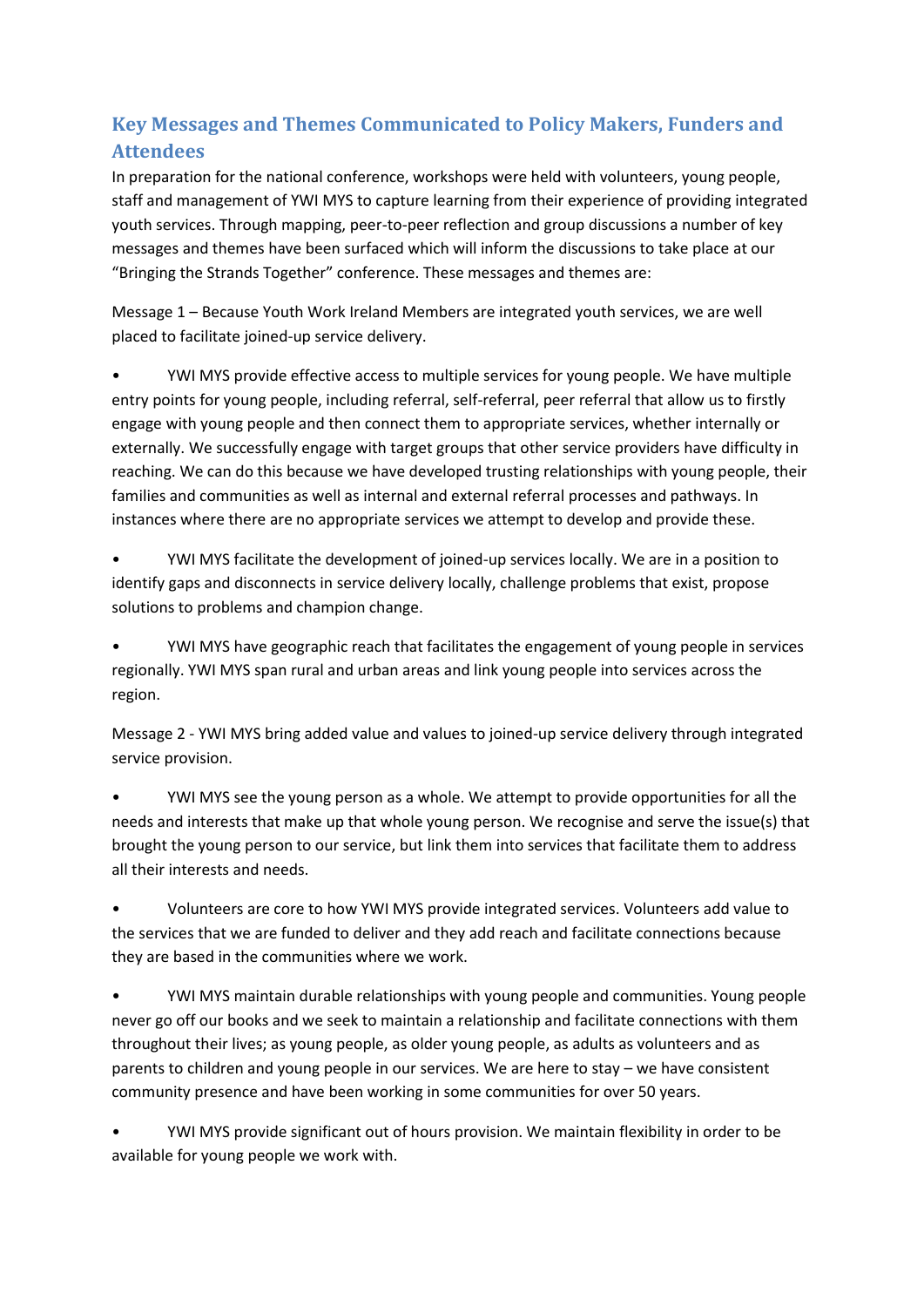• YWI MYS leverage significant resources into integrated service provision. We bring in volunteers and leverage in funding through grants and local fundraising to support the initiatives we are funded to provide.

• YWI MYS approach to integrated service provision is value based. We don't just offer a set of integrated services; we offer a partnership with young people, their families, their communities and volunteers that facilitates their engagement. This relationship is based on respect and trust.

Message 3 – Everyone needs to work together to realise joined-up service delivery.

• Young People's voices need to be heard. YWI MYS work to ensure that young people have a say in how services are planned and provided. This must be the first step in all service planning.

• Joined-up service delivery is time and resource intensive. Creating integrated youth services and participating in arrangements for joined-up service delivery locally involves significant costs. We believe that this is the best way to deliver services and this commitment requires recognition in planning and providing services locally.

• Defining what partnership means is critical. Partnership with statutory agencies has moved from a situation in which there was recognition of the expertise that local youth services bring to partnerships - to the present situation in which local youth services are considered contractors and service deliverers only. The change is one of attitude; there is no longer consultation, or consideration of the value of the views of YWI MYS. Even worse, it is sometimes the case that partnership is hidden and the work of the YWI MYS is not named or recognised. In this context, defining what partnership means is critical.

• YWI MYS need to have a say in joined-up service delivery. Developing effective joined-up service delivery requires that YWI MYS are in the room when plans and policies are developed.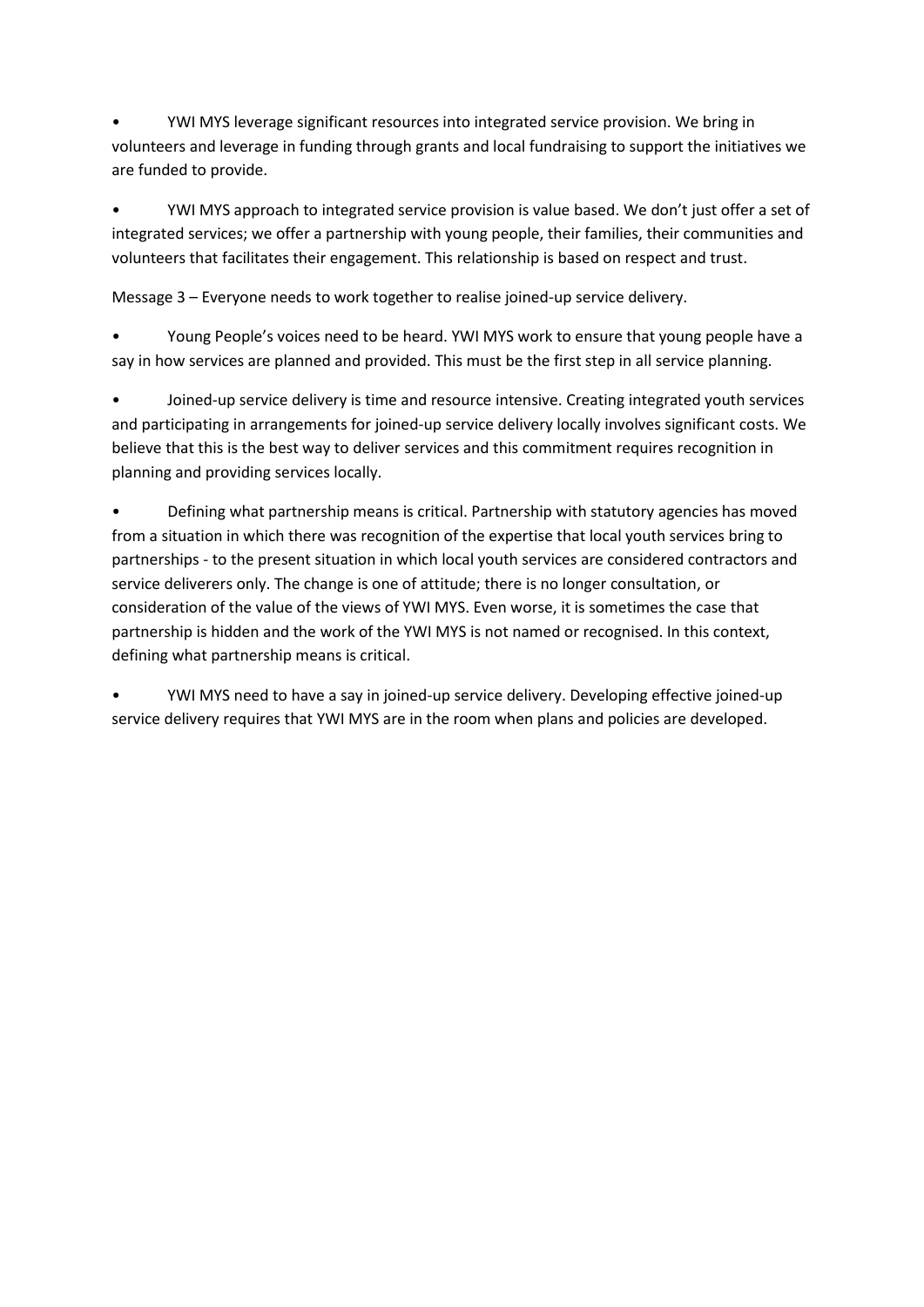# <span id="page-7-0"></span>**Conference Programme**

| 9.30<br>9:30                                     | Registration - staff member on desk all day<br>Coffee and tea |
|--------------------------------------------------|---------------------------------------------------------------|
| 9:55                                             | Opening of conference with drumming performance               |
| Opening of Conference                            |                                                               |
| $10:10 - 10.15$                                  | Mairéad McCluskey YWI President                               |
| $10:15 - 10.30$                                  | Minister Frances Fitzgerald                                   |
| 10:30-10.45                                      | Senator Jillian 'Van Turnhout - Keynote Speech                |
| Session One 'Setting the Scene'                  |                                                               |
| $10:45 - 11.00$                                  | Robert Watt Department of Public Expenditure and Reform       |
| $11.00 - 11.15$                                  | Ita Mangen                                                    |
| 11.15 - 11.30                                    | Q&A                                                           |
| $11:30 - 11.45$                                  | Tea / Coffee break                                            |
| $11:45 - 12.15$                                  | Montage of YWI Work related to Joined up Service delivery     |
| Session Two - Children & Young People's Services |                                                               |
| $12:15 - 12.30$                                  | Gordon Jeyes                                                  |
| $12.30 - 12.45$                                  | Dr. Stella Owens, Centre for Effective Services               |
| $12:45 - 1.00$                                   | Q and A                                                       |
| $1:00 - 2.00$                                    | Lunch                                                         |
| Session Three - Workshops / Discussion Spaces    |                                                               |
| $2:00 - 3.00$                                    | <b>Discussion spaces</b>                                      |
| $3:00 - 3.10$                                    | Paddy Casey - Performer, Singer/Songwriter                    |
| Session Four - Youth Work Specific               |                                                               |
| $3.10 - 3.25$                                    | Dr. John Bamber, Centre for Effective Services                |
| $3.25 - 3.40$                                    | Jim Breslin, Department of Children and Youth Affairs         |
| $3.40 - 3.55$                                    | Q&A                                                           |
| 3.55                                             | Close                                                         |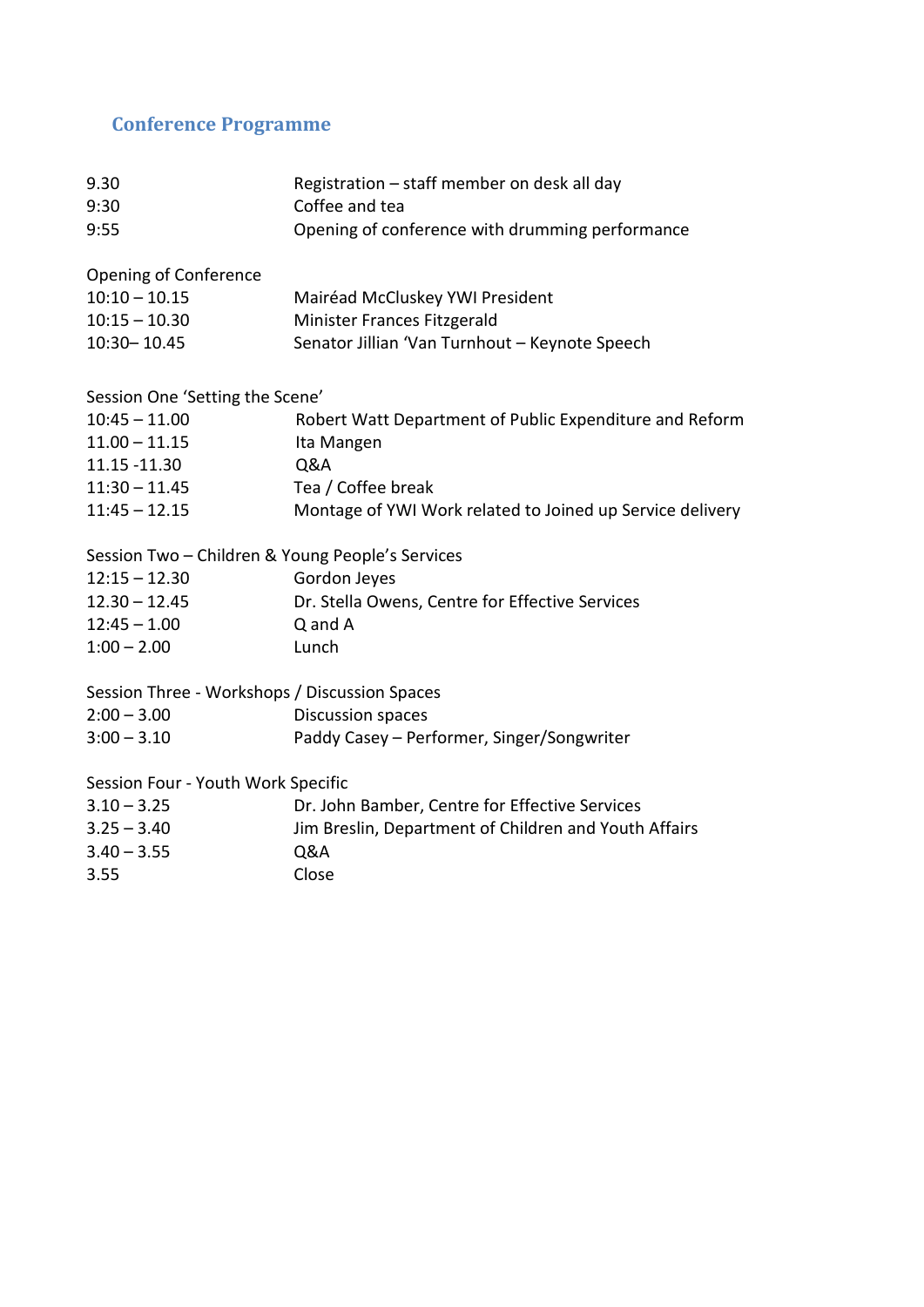# <span id="page-8-0"></span>**Workshop Results**

**Workshop Aim**: The aim of the workshops is to clarify the place of the youth service in joined up service delivery locally. This will assist in our messaging to policy makers and funders on the day and also assist in "populating" our existing Integrated Youth Services model with examples of best practice and development strategies.

**Context:** Our messaging around the conference is that YWI MYS have a key role to plan in joined-up service delivery and that they are well placed to do this. The workshops will attempt to clarify the place of the youth service in joined-up service delivery locally.

This will be accomplished through workshops that have the following objectives:

## **Workshop Objectives:**

- 1. Provide a space for delegates to share and discuss their thoughts and concerns about joined up service delivery and to process what they have heard so far
- 2. Surface and depict what joined up service delivery actually looks like.
- 3. Identify how we make sure that people are working together.
- 4. Identify how do we actually do it, how do we do it well?

## **Key learning arising from the workshops**

How do we make connections work?

- 1. Good Communication. (10 votes)
- 2. We need to educate the decision makers i.e. politicians and civil servants. (10 votes)
- 3. Ensuring 'parity of esteem' amongst members/participants (5 votes)
- 4. Understanding Boundaries, Avoid Duplications. (8 votes)

How do we get the right role for youth services?

- 1. Developing Relationships (13 votes)
- 2. Youth Workers automatically invited to the table on Youth Issues. (10 votes)
- 3. Valuing Diversity of contribution i.e. Finance, Staff, Time, Building & Volunteers. (8 votes)
- 4. By being clear about what we do and being strong in strategy. (10 votes)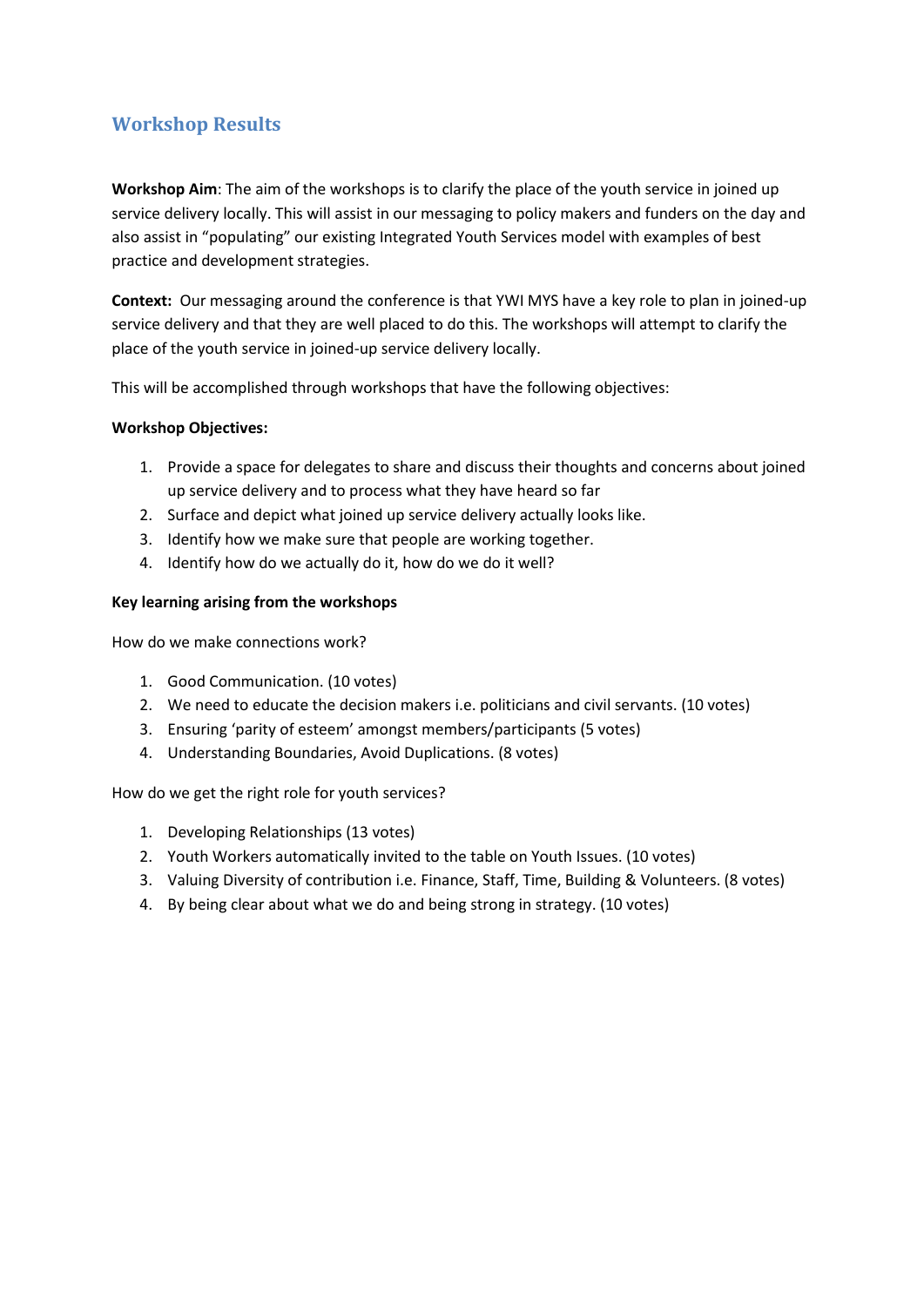# <span id="page-9-0"></span>**Evaluation Results**

## *Question One How would you rate the following inputs on the day?*

The top rated elements of the day were in order of preference as follows

- 1. The Youth Work Ireland Collage
- 2. The Keynote from Jillian Van Turnout
- 3. The workshops

From this we would like to conclude that elements of the day directly planned and implemented by the Youth Work Ireland Conference team were particularly successful. The

### *Question Two: How do we improve next year's Conference?*

- 1. Prepare Regions need to have questions prepared Q & A sessions -
- 2. Fewer inputs
- 3. More workshops
- 4. More discussion

### *Question Three: How would you rate the day?*

| Poor       | 0%  |
|------------|-----|
| Don't Know | 4%  |
| Good       | 60% |
| Very Good  | 36% |

*Question Four: Did you feel that your voice was heard on the day?* 87% yes

#### 13% no

# *Question Five: Do you have any ideas or suggestion as to how we can better bring young people, policy makers and practitioners together at next year's conference?*

- Largely respondents fed back in their qualitative responses that they felt the event was successful, but would have benefited from a better mix of presentations and workshops as well as more performances.
- The process of developing the conference would have benefitted from earlier and better buy-in from members on the content of event and the involvement of young people in design process.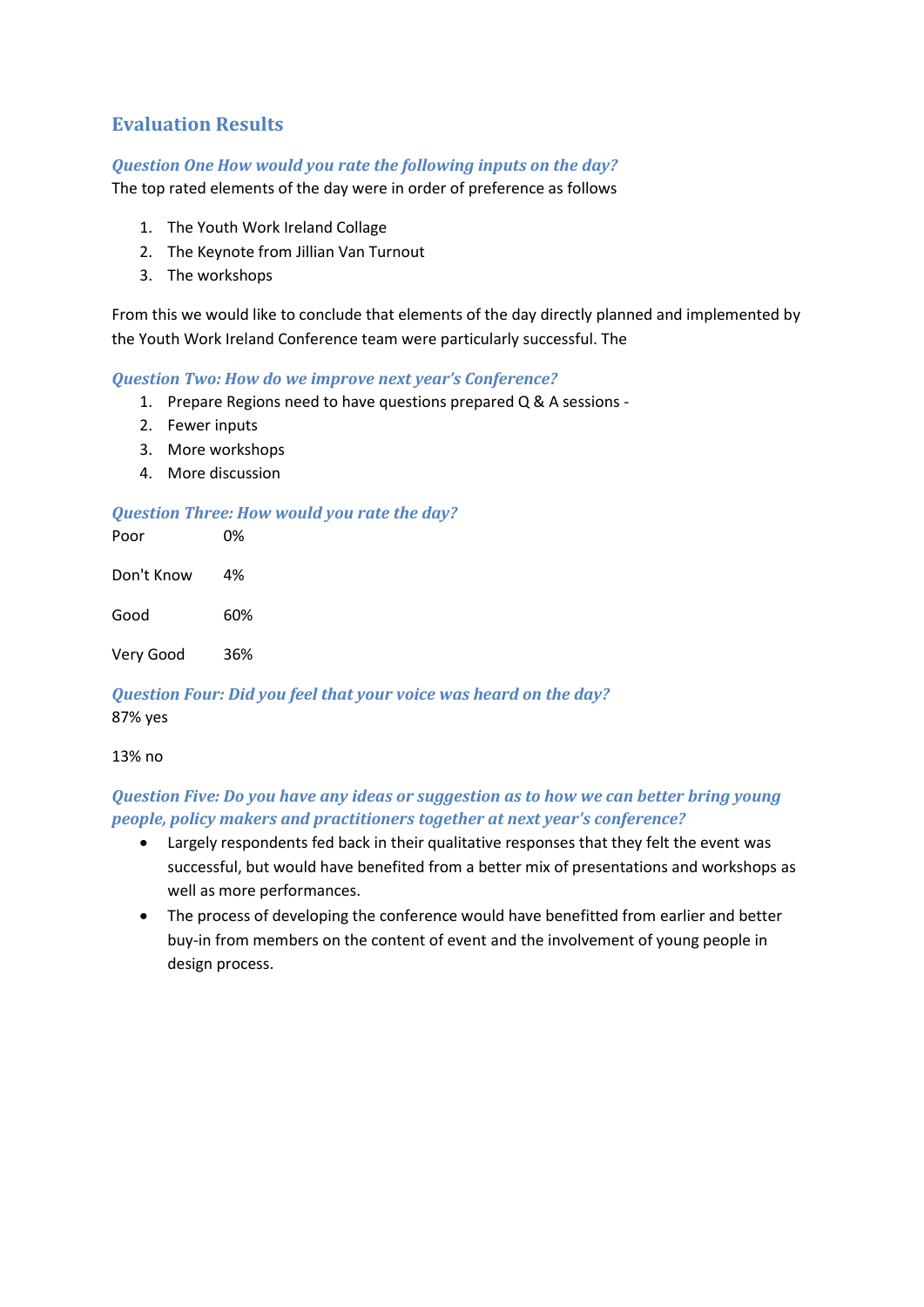*Question Six: On a scale from 1-5 (one being completely disagree and five being completely agree) please tell us how much you agree or disagree with the following statements about Bringing the Strands Together:*

| I had fun and met people                                                | 4.08 |
|-------------------------------------------------------------------------|------|
| I learned about Youth Work Ireland Member Services and the work they do | 3.96 |
| I understood and learned from the speakers and inputs                   | 4.00 |
| I was able to have my say about the day in the workshops                | 4.08 |
| I liked the food                                                        | 4.25 |
| The staff and organisers were friendly and helpful                      | 4.68 |
| The venue was good                                                      | 4.80 |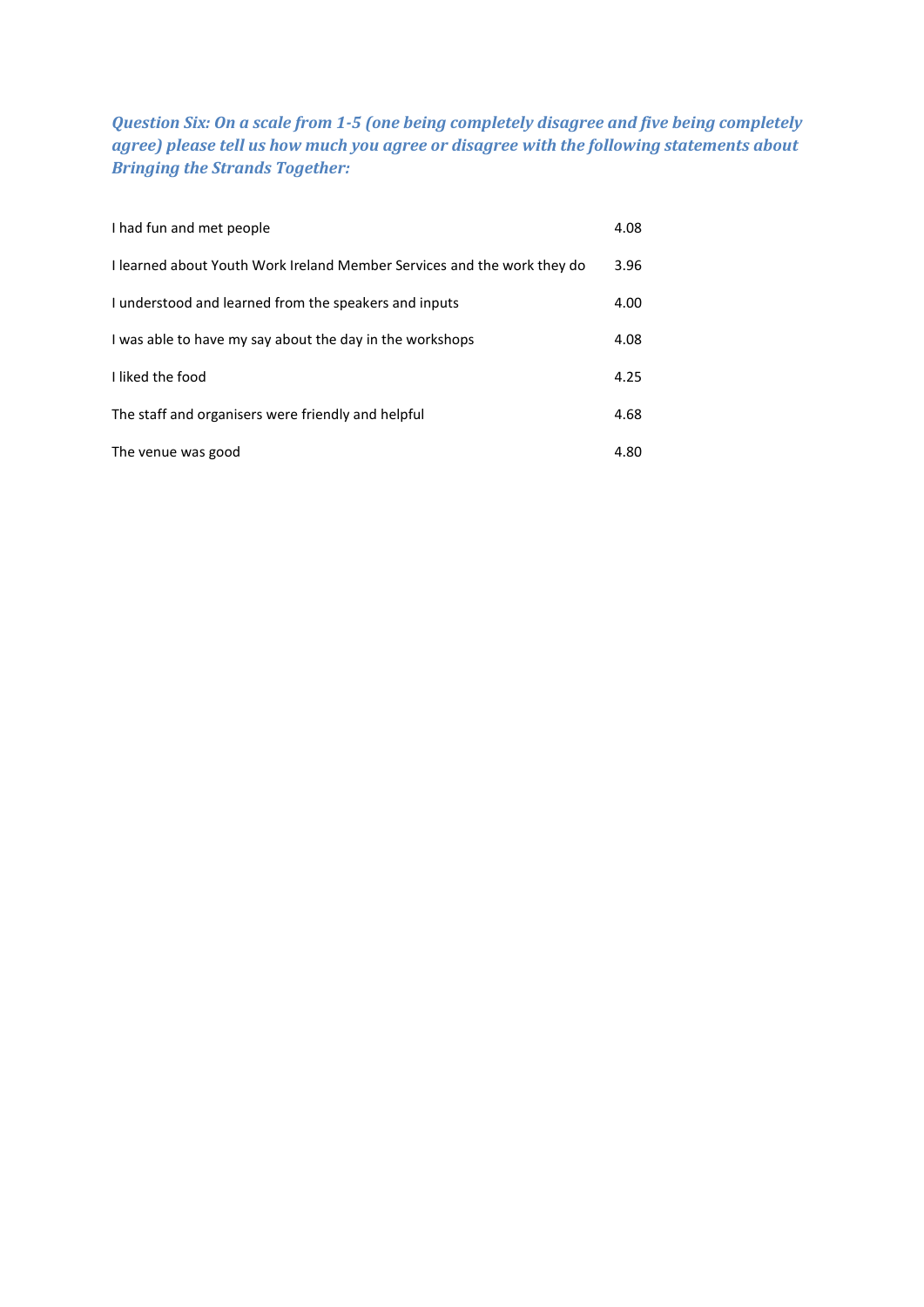# <span id="page-11-0"></span>**Appendices**

## <span id="page-11-1"></span>**Appendix One: Young People's Workshop Results Examples of Lack of Connections to Services**

What? = Online Friends.

What? = School Friends.

What? = Sports Clubs.

What? = ChildLine/Community. Why? = Bulling, not enough information.

What? = Teachers/Trainers & Coaches. Why? = Sometimes they can bully and put young people down.

Peer Pressure, drugs and Alcohol. Why? = Friends & School.

What? = Last day of secondary school. Why? = School.

What? Complete the leaving cert. Why? = library/google and councillors.

What? = What? = Debs. Why? = School & committee.

What? = Relationships. Why? = Family Friends.

What? = Coming Out/ Why? = LGBT community and BelongTo.

#### **Examples of Good Connections to Services**

What? = Youth Leaders and Workers. Why? = Community Services.

What? = Counsellors. Why? = Community Services.

What? = Teen Aware. Why? = Gardaí, Colleges – Lectures and Societies.

What? TeenText. Why? = Adults that know that aren't parents.

What? = Childline.

What? = Youth Café - Peer support/Friends. Why? = A place for young people to be when they don't want to go home.

What? =Youth Worker/Councillors (Mental Illness). Why? = Family, when there is a problem at home the Youth Worker is there to support.

What? - Youth Worker. Why? = 1 to 1 chats with support workers.

What? = Schools (Link to Youth Service). Why? = Key to keeping young people in school is teachers linked young person to a youth worker.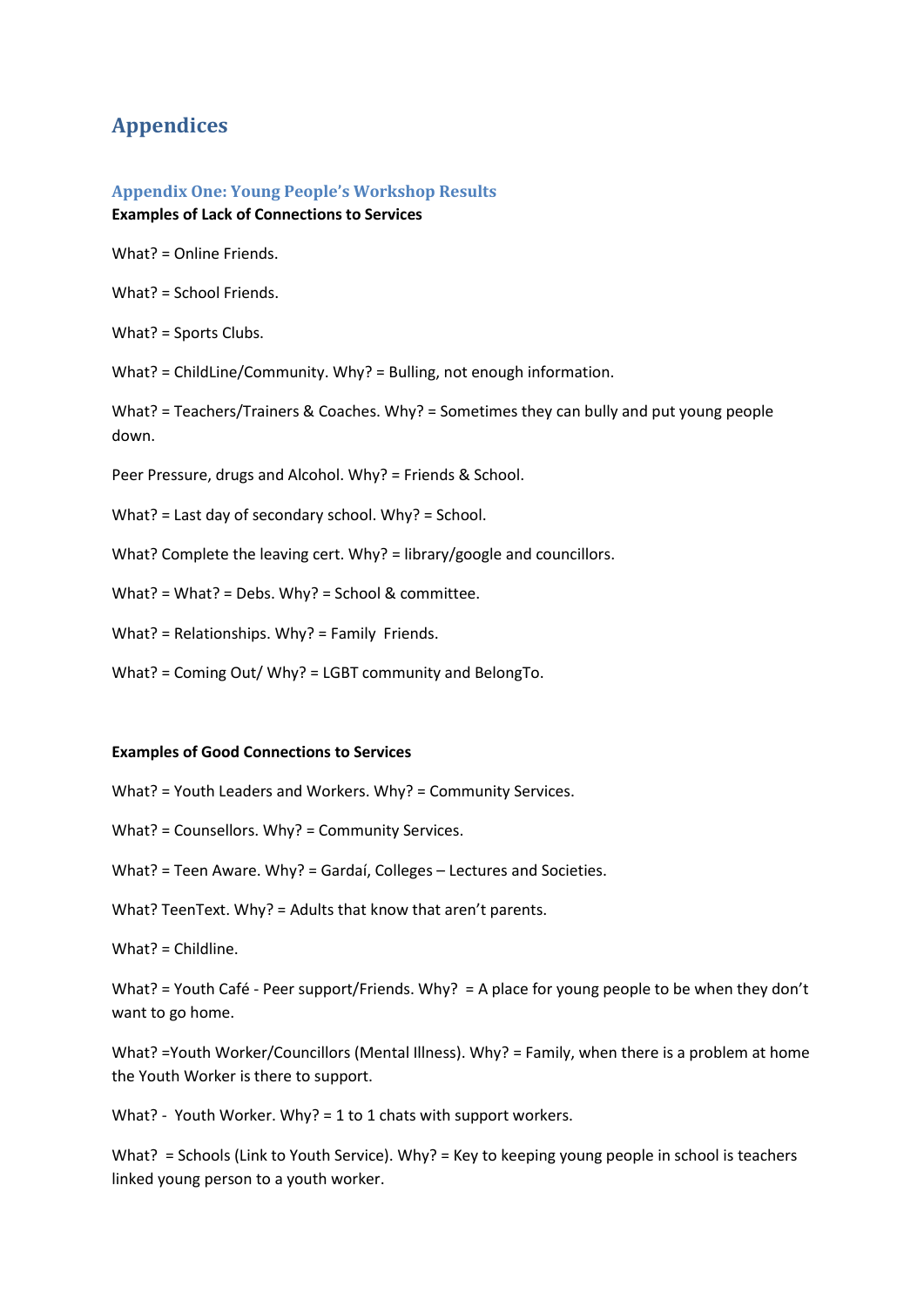What? = Sports Clubs. Why? = Promoted by Youth Service.

First day of school. Why? = Teachers & Parents.

Communion & Confirmation. Why? = Church, Teachers & Parents.

Debs. Why? = School & committee.

Relationships. Why? =

Coming Out/ Why? = LGBT community and BelongTo.

Youth Service Good Relationships. Why? = Guards & Youth diversion.

Bridges – Good Connections to Services

School, Parents (family), church (religious organization). Spun Out, BelongTo, Youth Groups and Two Valleys Project. Why? = Schools & Parents/Guardians.

Communion & Confirmation. Why? = Church.

Making friends. Why? = Introduction days Youth groups. Big Brother/Big Sister.

Racism Why? = No Valley Project.

Relationships (coming out). Why? = Spun Out, Shout, BelongTo.

Moving out. Independence & 3rd Level Education. Why? = Student Union, Grants/scholarships.

Drugs/Alcohol peer pressure. Why? = Gardaí, Youth Groups.

What? = School, Parents (family), church (religious organization). Spun Out, BelongTo, Youth Groups and Two Valleys Project. Why? = Schools & Parents/Guardians.

What? = Making friends. Why? = Introduction days Youth groups. Big Brother/Big Sister.

What? = Leaving Certificate. Why? = Study Skills, Library, School.

What? = Debs. Why? = Student Council.

What? = Relationships (coming out). Why? = Spun Out, Shout, BelongTo.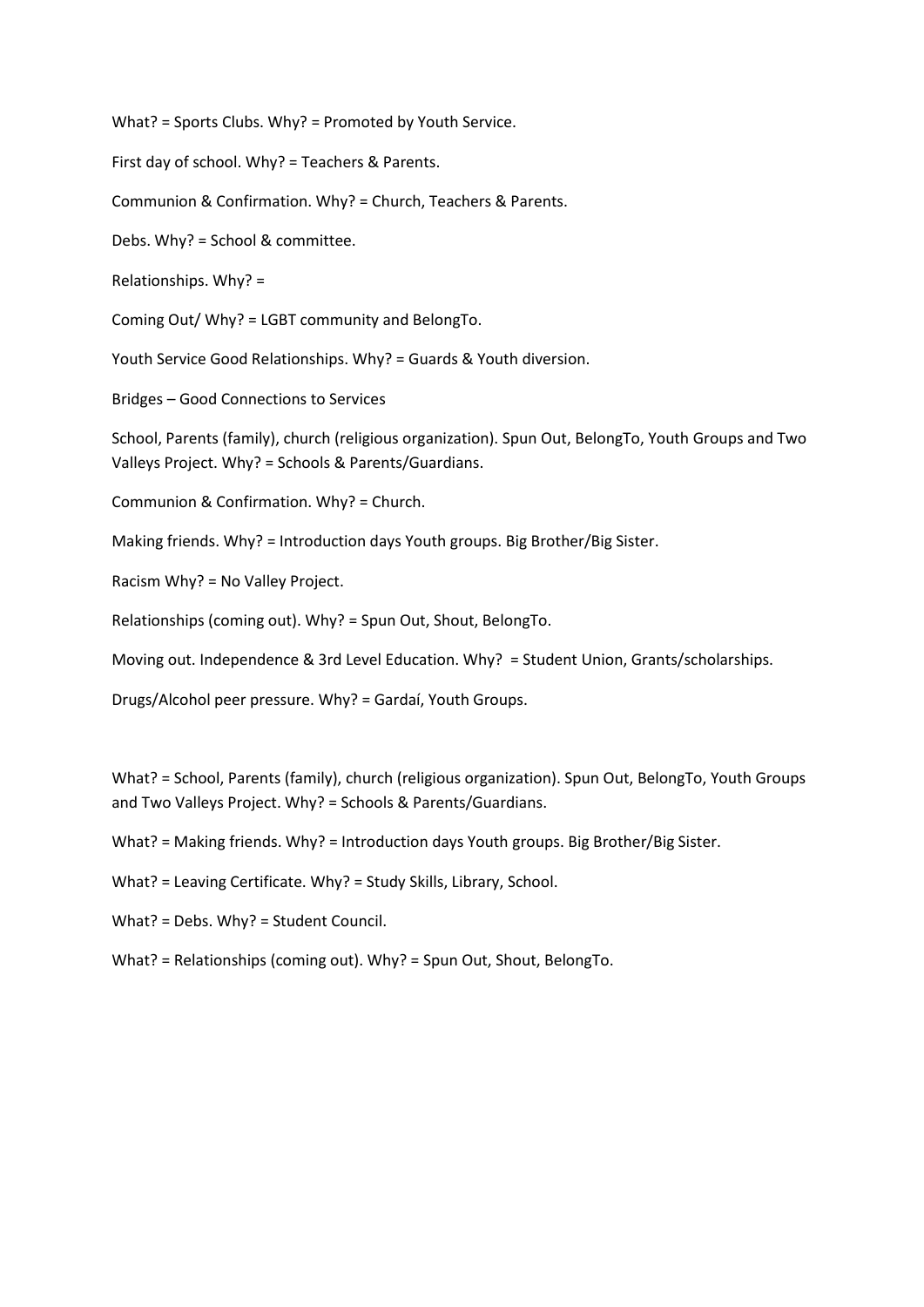# <span id="page-13-0"></span>**Appendix Two. Other Workshop Results**

# *Blue Workshop (Youth Work Staff)*

How do we make connections work?

- 1. Understanding Boundaries, Avoid Duplications. (8 votes)
- 2. Taking time for tea! (8 votes)
- 3. Equality = Approve Representation. Equal balance & weighting to the work with JSD. Share work. Acknowledgement of Youth Services role in JSD 5 Mutual Respect = Take the time to build relationships & Trust. Parity of esteem must work both ways. (6 votes)

## How do we get the right role for youth services?

- 1. By being clear about what we do and being strong in strategy. (10 votes)
- 2. State clearly what we do in terms of our role as Youth Workers. = to myself, to each other and others outside (10 votes)
- 3. Insure that the voices of young people are heard. (10 votes)
- 4. To ensure Youth Service Role on JSD is NOT tokenistic. (7 votes)
- 5. Young person centred. (6 votes)

## *Purple Workshop (Youth Work Staff)*

How do we make connections work?

- 1. Ensuring 'parity of esteem' amongst members/participants (5 votes)
- 2. Recognise & Embrace Diversity each partner has their strengths, expertise (4 votes)
- 3. By Investing time in relationship (4 votes)

## How do we get the right role for Youth Services?

- 1. Valuing Diversity of contribution i.e. Finance, Staff, Time, Building & Volunteers. (8 votes)
- 2. Clarity role & contribution of each partner (6 votes)
- 3. Advocacy the voice of young people. (6 votes)
- 4. 5 Unique insight into the needs of young people because they tell us. (5 votes)

## *Yellow Workshop (RDs and External)*

How do we make connections work?

- 1. We need to educate the decision makers i.e. politicians and civil servants. (10 votes)
- 2. Common Agenda = National Strategy. (7 votes)
- 3. Equal responsibilities! (6 votes)

How do we get the right role for youth services?

- 1. Youth Workers automatically invited to the table on Youth Issues. (10 votes)
- 2. To get the best person/people. (6 votes)
- 3. We need to outline clearly what we do & what we can offer. (5 votes)

## *Green Workshop (Vols Workshop)*

#### How do we make connections work?

- 1. Good Communication. (10 votes)
- 2. Clear strategy vision, objectives. = Process –When lines of communication, who. (8 votes)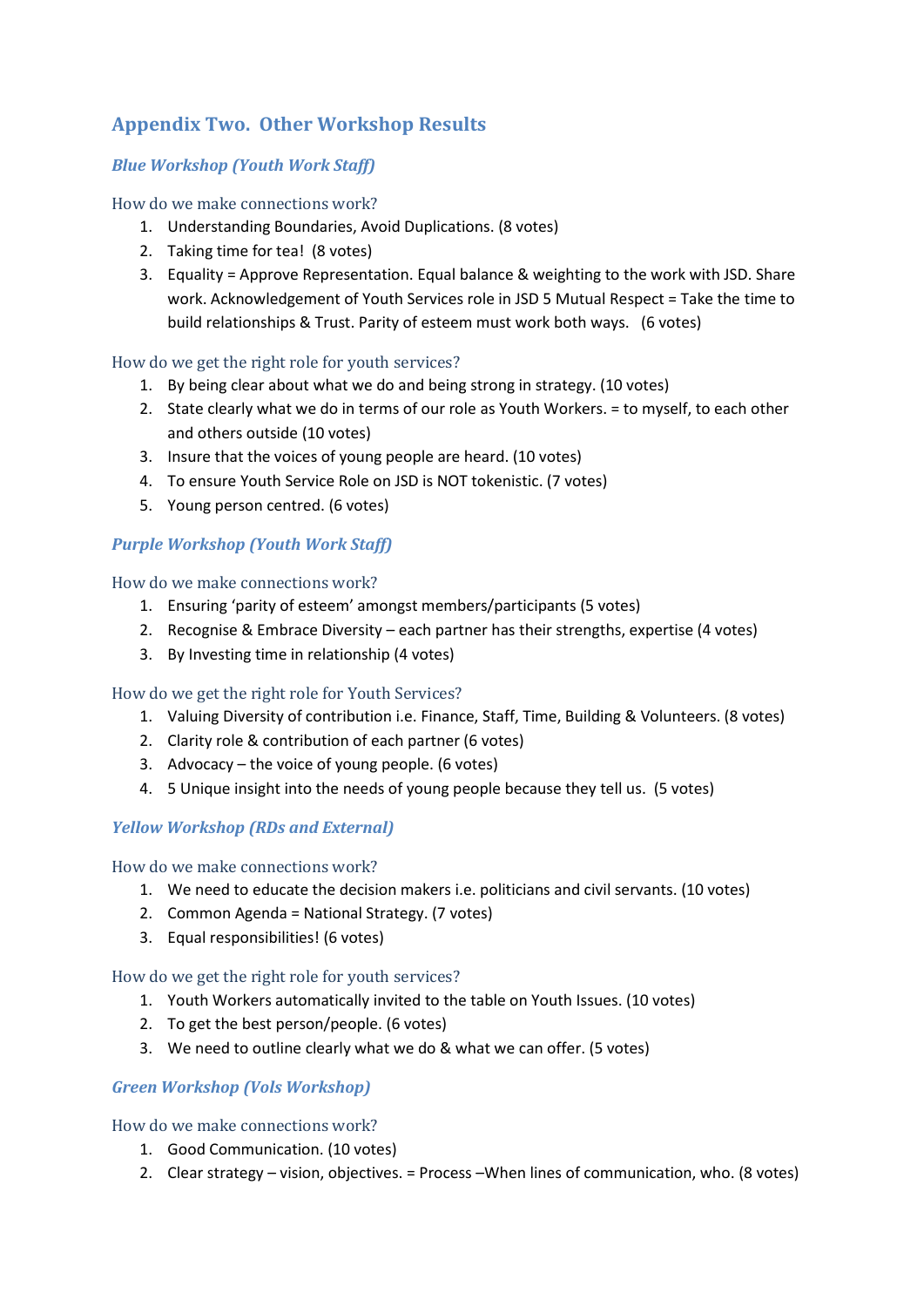3. Inter-agency – support – co-operation. (7 votes)

How do we get the right role for youth services?

- 1. Developing Relationships (13 votes)
- 2. Advocate for young people. (10 votes)
- 3. Youth Focused Committees (responsibility). (10 votes)
- 4. Be the voice of youth. (6 votes)
- 5. Developing youths to meet their own potential. (6 votes)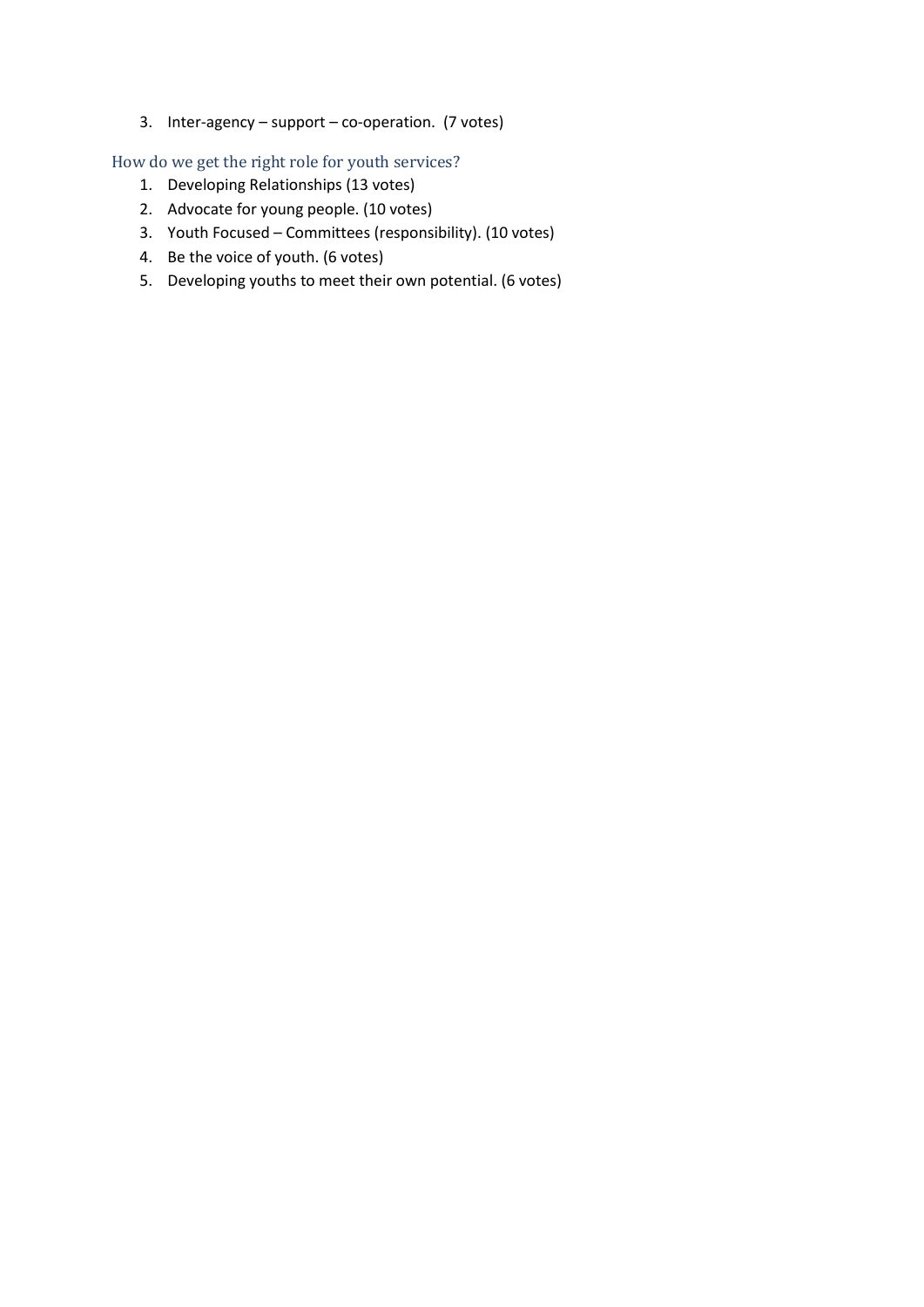# <span id="page-15-0"></span>**Appendix Three: Additional Evaluation Feedback**

- 1. Too many speakers and some inappropriate to the debate which was not clear anyway!!
- 2. We can work more effectively with the money we have available by utilizing my collaborative approaches.
- 3. The message I came home with was that Youth work in Ireland despite the biting funding cuts is vibrant and dynamic. There is room for all strands of youth work provision; that it does matter to our youth that there is a choice for them of clubs and organisations for them to join, that one size doesn't fit al, although maybe the govt. funders would like it to be as it would make state provision funding very easy for them (actually was a bit alarmed by some of what Robert Watt had to say regarding funding of YW). Somehow we must make the government funding providers understand the relevance of all aspects of youth work and that they must continue to support both the salaried sectors and voluntary sectors as theirs is a symbiotic relationship in youth work provision and neither could function so successfully without the other.
- 4. The need for integration and clear partnerships
- 5. There were valuable insights into PO's thinking frightening in some ways but useful to know what value base they operate from. While inputs were good the absence of engagement from people especially Gordon Jeyes was dreadful practice.
- 6. That youth work is still not being recognised as important to young people from government level
- 7. I didn't feel that the content of the speeches of all of the speakers was particularly relevant
- 8. The importance that young people need to be a central focus in all division making.
- 9. Youth Work is staring to be recognised as a key element in joined up service delivery.
- 10. Good fun day but if more young people got their say on the day it would have been more memorable. Listening to older people/speakers hardly benefitted myself & two other young people I met on the day.
- 11. That youth work ,clubs etc. can change people's lives :D
- 12. Excellent work undertaken by Youth Work Ireland and brilliant example of volunteers and staff working together to provide service.
- 13. That we as youth services better keep on top of things in order to be on the same page as government departments, keep up with the volunteers and young people workshops, many new friends were made last Saturday, and we as volunteers need to start again and build on this.
- 14. Integrated service delivery, what this is and what it might look like. Challenges and opportunities it may bring.
- 15. the importance of working together with other agencies
- 16. I understand working together we can do more than just all doing stuff separately
- 17. Those in power still don't understand youth work on the ground and the value of volunteers. It's not all about 'young people at risk'
- 18. To be more efficient in collaborative engagement.
- 19. Youth Work is very much about the relationship with young people. I feel that Government departments who are responsible for our funding don't fully understand what our work is about. NQSF and Logic Model should be enough to prove the quality, needs based, outcome focused work we do and not to be competing even more for funding.
- 20. Youth Work will no longer be a protected market.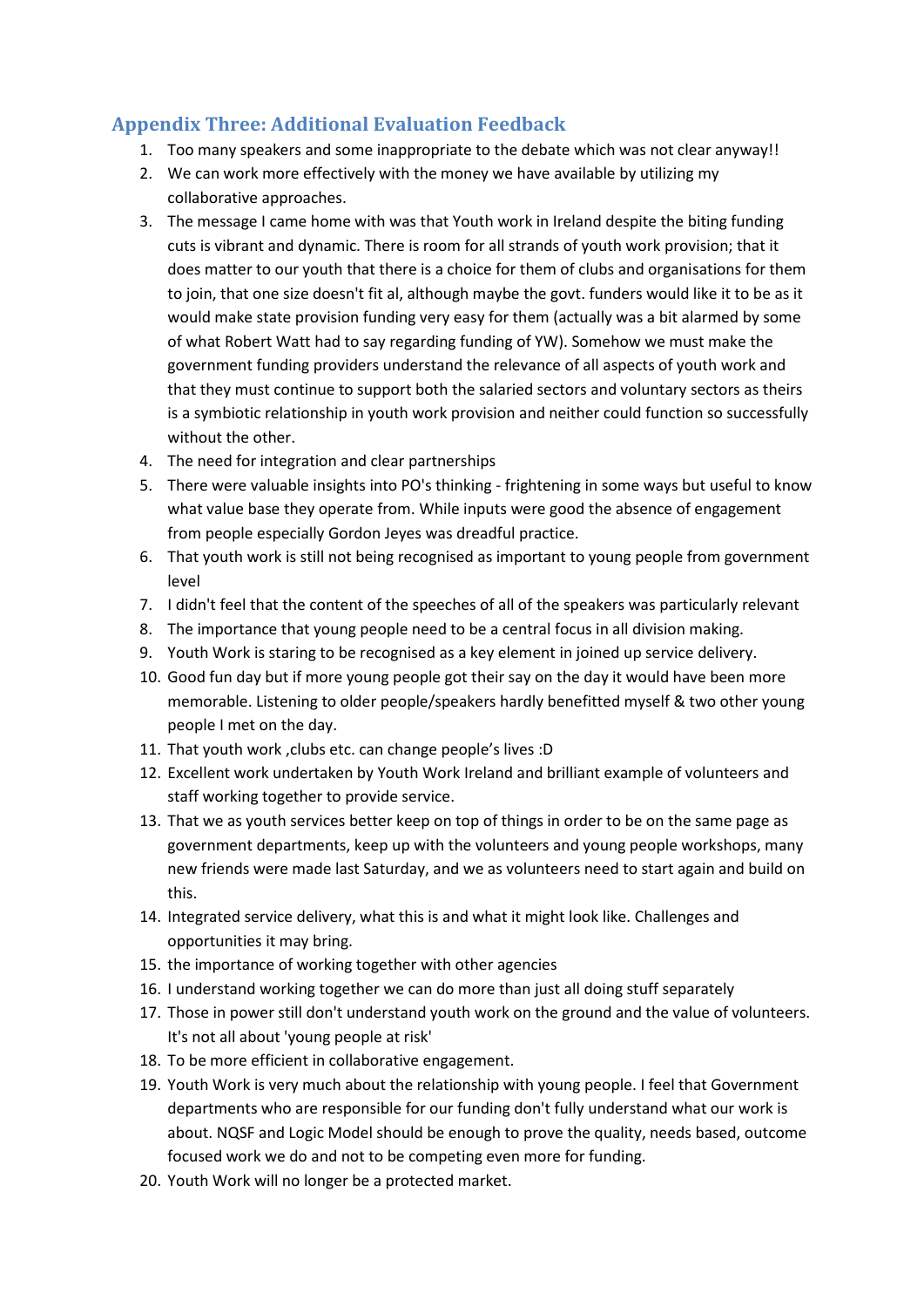- 21. It is essential that everyone and every sector works together in order to achieve an effective and efficient service in order meet the needs of our young people appropriately.
- 22. Consolidation is going to happen and we need to act more collaboratively to be as effective as we can be.
- 23. That the work we are doing in relation to integrated services is on the mark. That the policy makers are hearing that.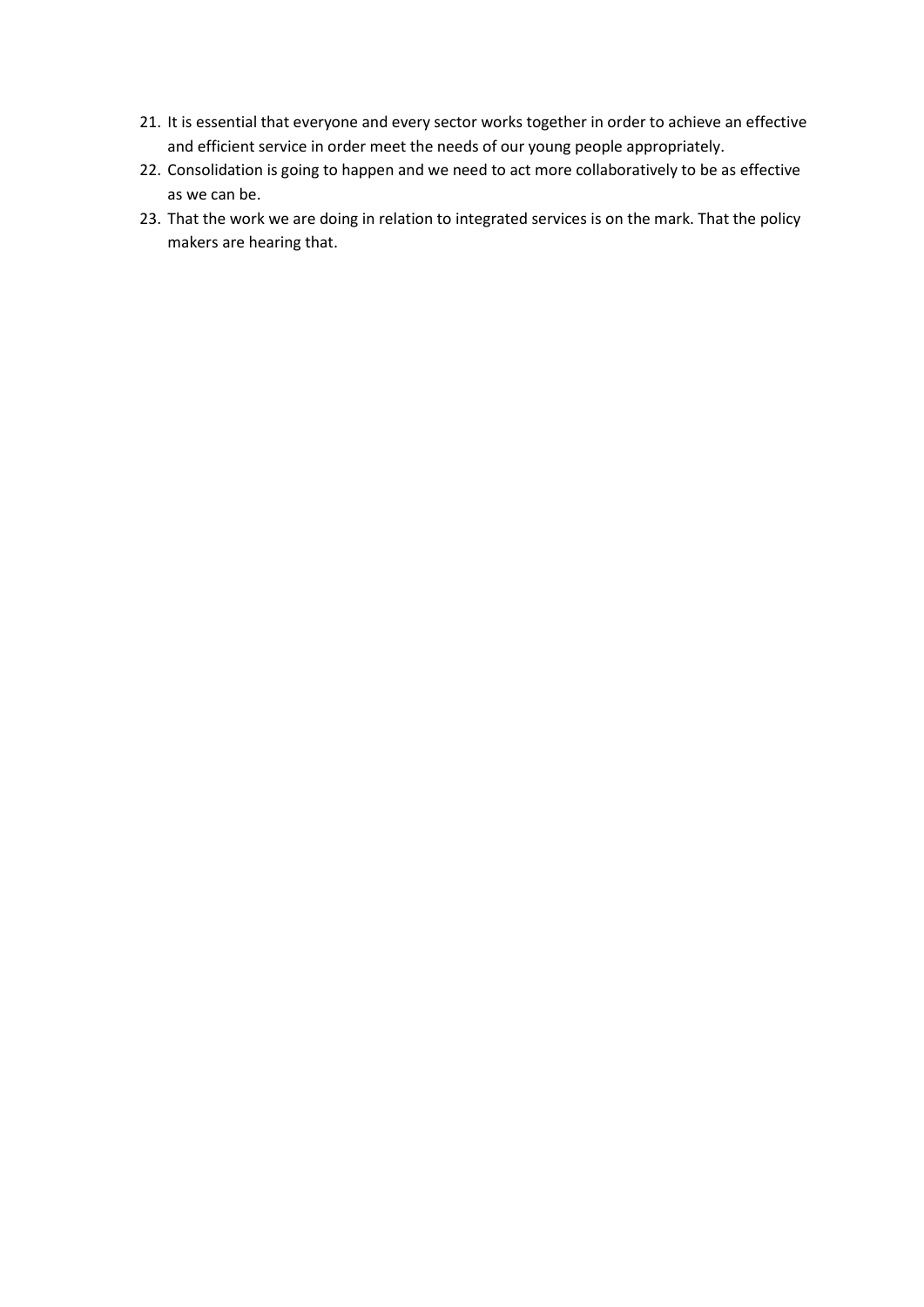# <span id="page-17-0"></span>**Appendix Four: Tweets from Workshops**

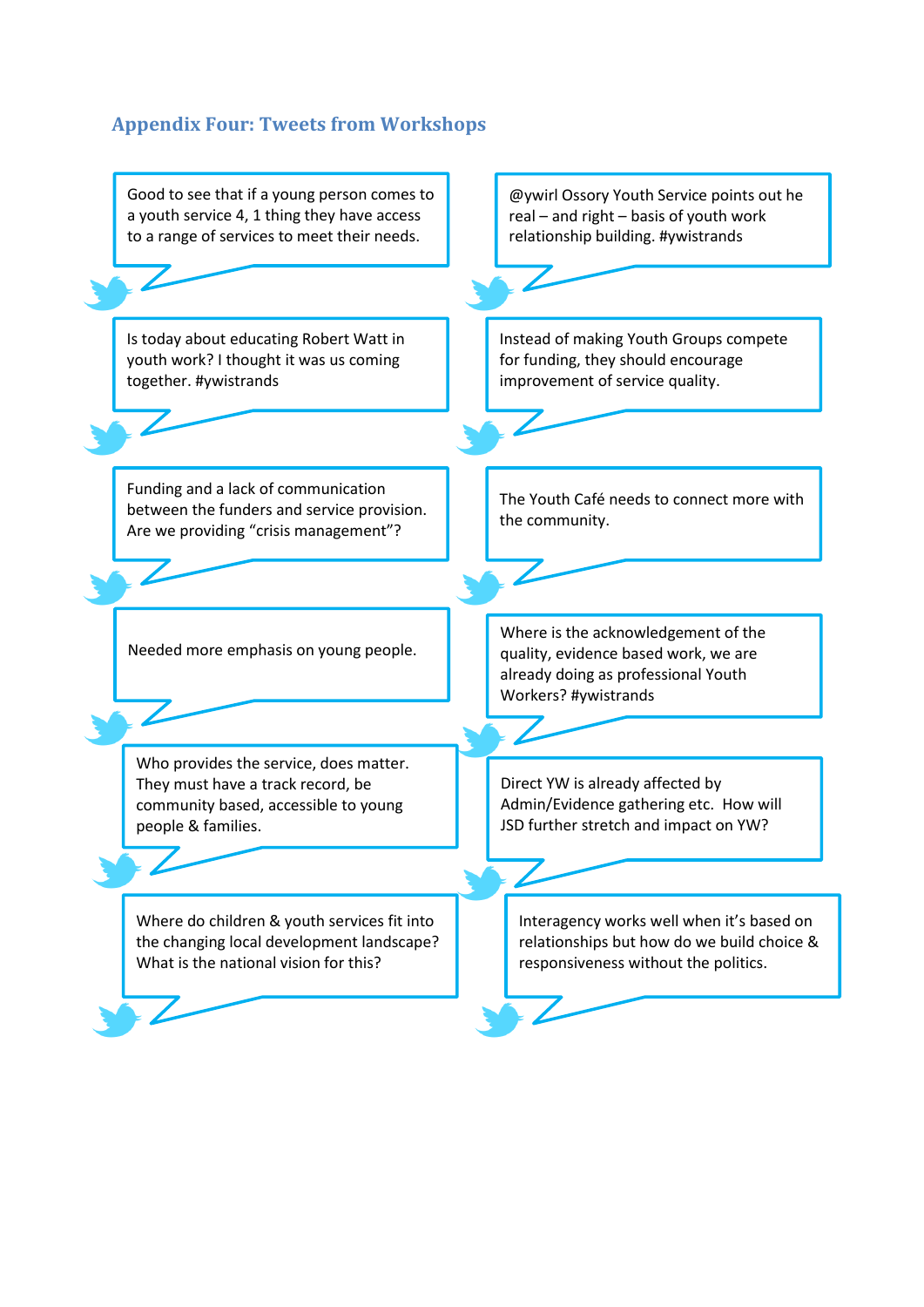